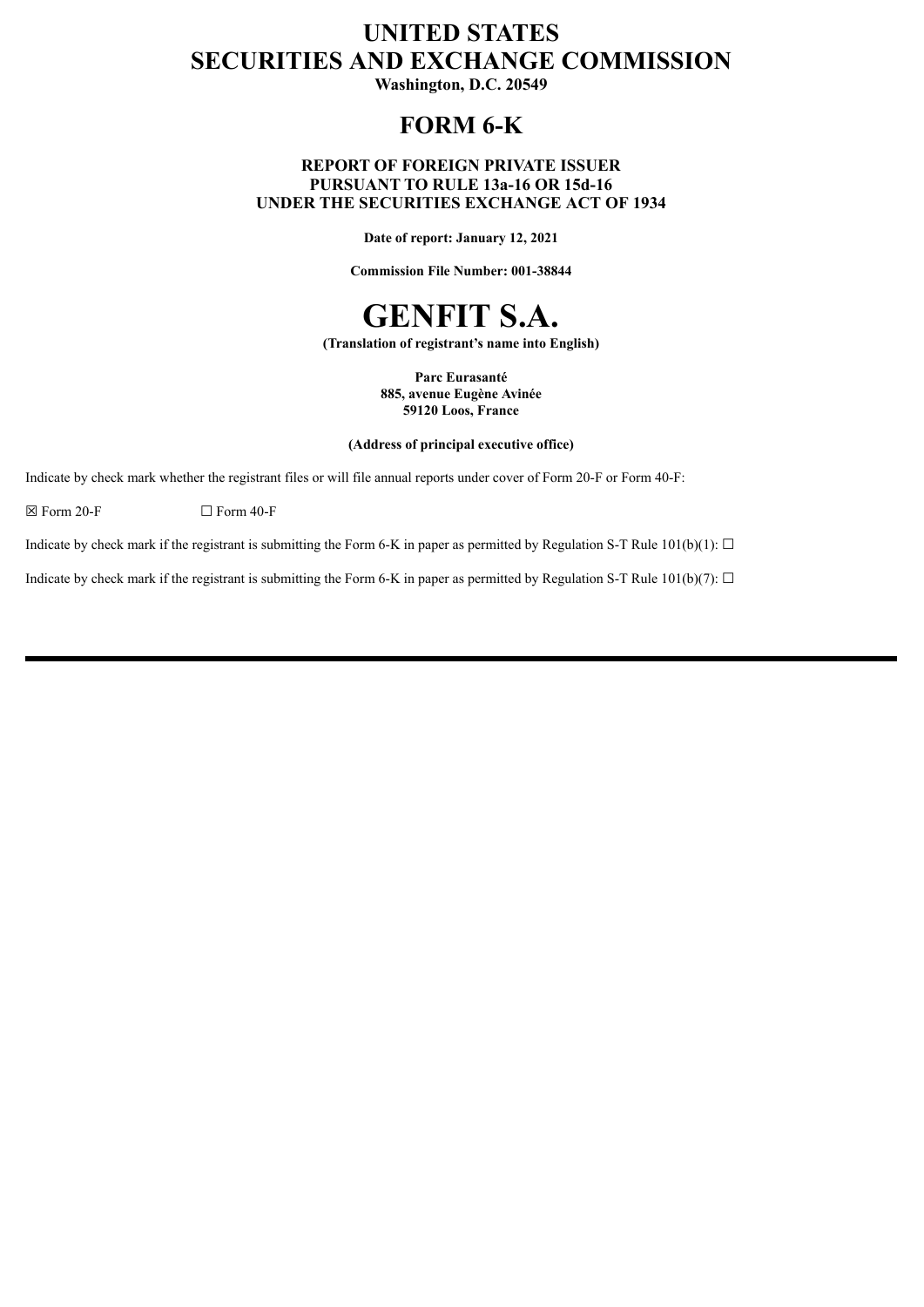[99.1](#page-3-0) Press Release dated [January](#page-3-0) 12, 2021

**Exhibit Description**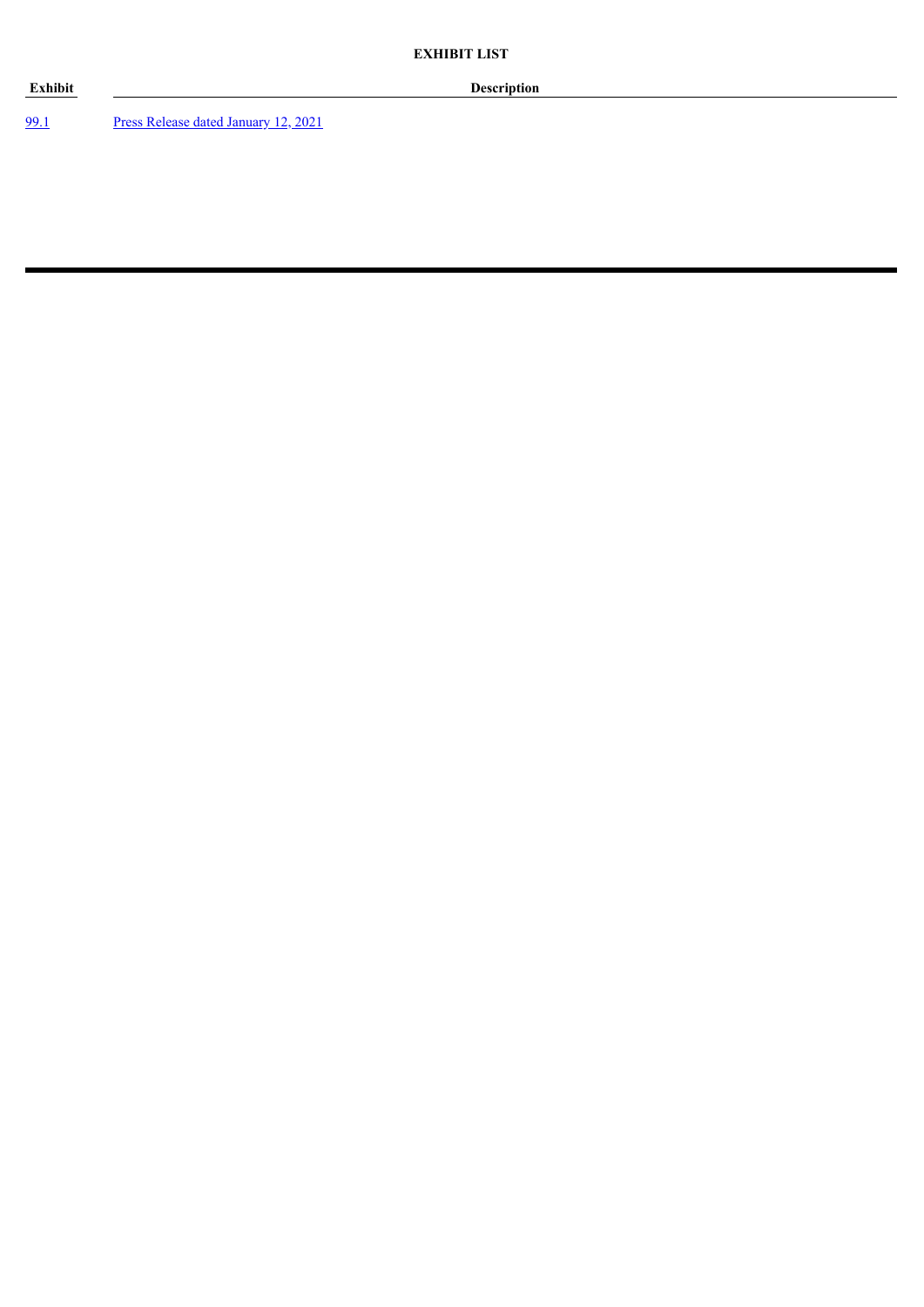# **SIGNATURES**

Pursuant to the requirements of the Securities Exchange Act of 1934, the registrant has duly caused this report to be signed on its behalf by the undersigned, thereunto duly authorized.

# **GENFIT S.A.**

Date: January 12, 2021 By: /s/ Pascal PRIGENT

Name: Pascal PRIGENT Title: Chief Executive Officer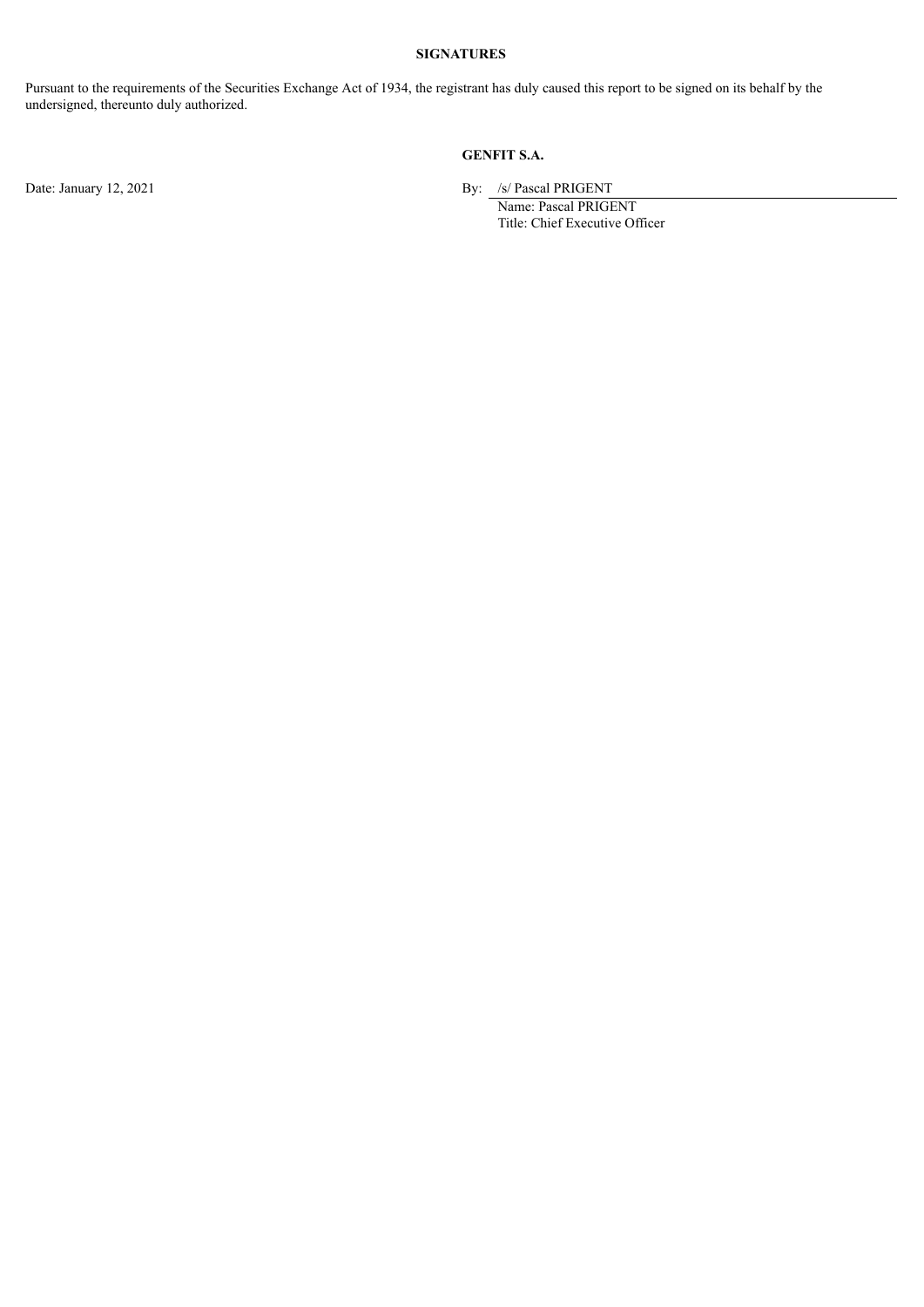<span id="page-3-0"></span>

# **GENFIT January 13, 2021 Extraordinary Shareholders Meeting: Wide support for the resolutions submitted to the shareholders' vote but quorum not met on first convening**

- Partial buyback and amendment of the bond terms approved by approx. 98% of voting shareholders at this time
- Insufficient quorum of 20.63% on first convening, but greater than the 20% quorum required on second convening
- · **Extraordinary Shareholders Meeting will be reconvened on January 25, 2021 with the same agenda**
- · **Votes cast on the first convening remain valid for the second convening**
- Shareholder engagement remains important to ensure the success of this transaction, which aims to decrease the bond debt by nearly half **and extend its maturity by 3 years.**

**Lille, France; Cambridge, MA; January 12, 2021** - **GENFIT (Nasdaq and Euronext: GNFT)**, a late- stage biopharmaceutical company dedicated to improving the lives of patients with metabolic and liver diseases, today announced that the January 13, 2021 Shareholders Meeting cannot be held due to failure to obtain the required quorum to validly deliberate. A new Extraordinary Shareholders Meeting to vote on the same agenda will be convened on January 25, 2021 at 2:30 pm Paris time. The agenda and resolutions remain unchanged. The quorum on first convening amounted to 20.63% and based on the votes and proxies received as of today, the resolutions would have been approved by approx. 98%, which remains subject to the final voting results. As a reminder, on second convening the required quorum to validly deliberate at the Extraordinary Shareholders Meeting is 20%.

Pascal Prigent, CEO of GENFIT commented: "We thank all the shareholders who have already voted, and especially the strong engagement of our retail investors. At this stage and based on these votes and proxies, which remain subject to the official voting results of the meeting on second convening, all of the resolutions proposed by the Board of Directors have received broad support of approximately 98%. This strong support indicates our shareholders have understood the importance of the partial buyback and amendment of the terms of the bond debt: extending the maturity to 2025 gives us the opportunity to monetize the potential positive results of ELATIVE<sup>TM</sup>, our phase 3 trial in PBC, and reducing the debt by nearly half – approximately  $685$  million – by *spending less than €50 million, is a financially sound transaction.*"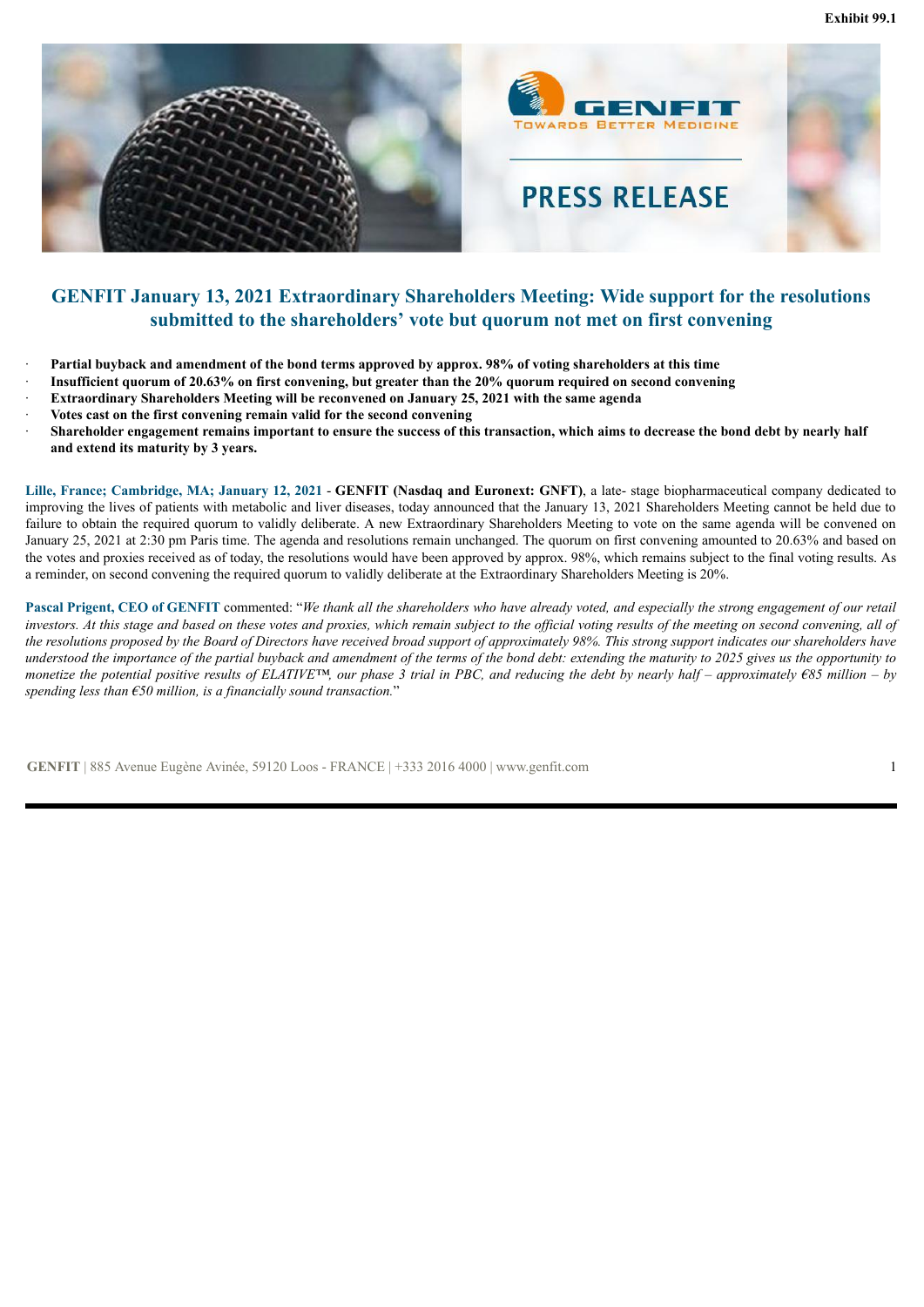

#### Shareholders can still vote by post and send their proxy forms until January 21, 2021 at midnight (00:00), Paris time and vote electronically via **the Votaccess platform starting on January 14, 2021 until January 24, 2021 at 3 p.m., Paris time.**

In accordance with the provisions of Article 4 of Ordinance No. 2020-321 of March 25, 2020, which application period has been extended and terms have been modified by the Ordinance no. 2020- 1497 of December 2, 2020 and in accordance with decree no. 2020-1614 of December 18, 2020 extending and modifying decree no. 2020-418 of April 10, 2020, the Extraordinary Shareholders Meeting to be held upon second convening will be held virtually, at the Company's headquarters at Parc Eurasanté, 885 avenue Eugène Avinée, Loos, 59120 France, meaning without the physical presence of shareholders and others who are usually entitled to attend.

The convening notice, including the agenda and participation and voting instructions for the Extraordinary Shareholders Meeting on second convening will be published tomorrow, January 13, 2021, in the French Legal Announcements Bulletin (*Bulletin des Annonces Légales Obligatoires*).

In accordance with articles R.225-77 and R.225-79 of the French Commercial Code, proxy forms sent to the Company, electronic votes and voting powers given to the Extraordinary Shareholders Meeting on first convening remain valid for the Extraordinary Shareholders Meeting called to vote on the same agenda on second convening on January 25, 2021, as long as the shares voted remain in the respective shareholders' accounts.

Shareholders that have not cast their votes are invited to consult the convening notice to be published on January 13, 2021 in the French Legal Announcements Bulletin (*Bulletin des Annonces Légales Obligatoires*) and to visit our dedicated website for more information on how to participate in the Extraordinary Shareholders Meeting on second convening on January 25, 2021: https://genfit.shareholder-services.com/index.html.

#### **Extraordinary Shareholders Meeting broadcast details**

Although quorum was not met on first convening, the Board of Directors and Management would like to provide a summary business development update and explanation of the rationale and objectives of this transaction submitted to the shareholders vote. As a result, the Company will audio broadcast the Extraordinary General Meeting live on the Company's website (https://ir.genfit.com). A replay will be available at the Investors section of our website (https://ir.genfit.com) under the "Events" section and on the "Shareholders Meeting" page under "Financials", as soon as possible at the end of the Extraordinary Shareholders Meeting on first convening and at the latest before the end of the fifth business day after the Extraordinary Shareholders Meeting.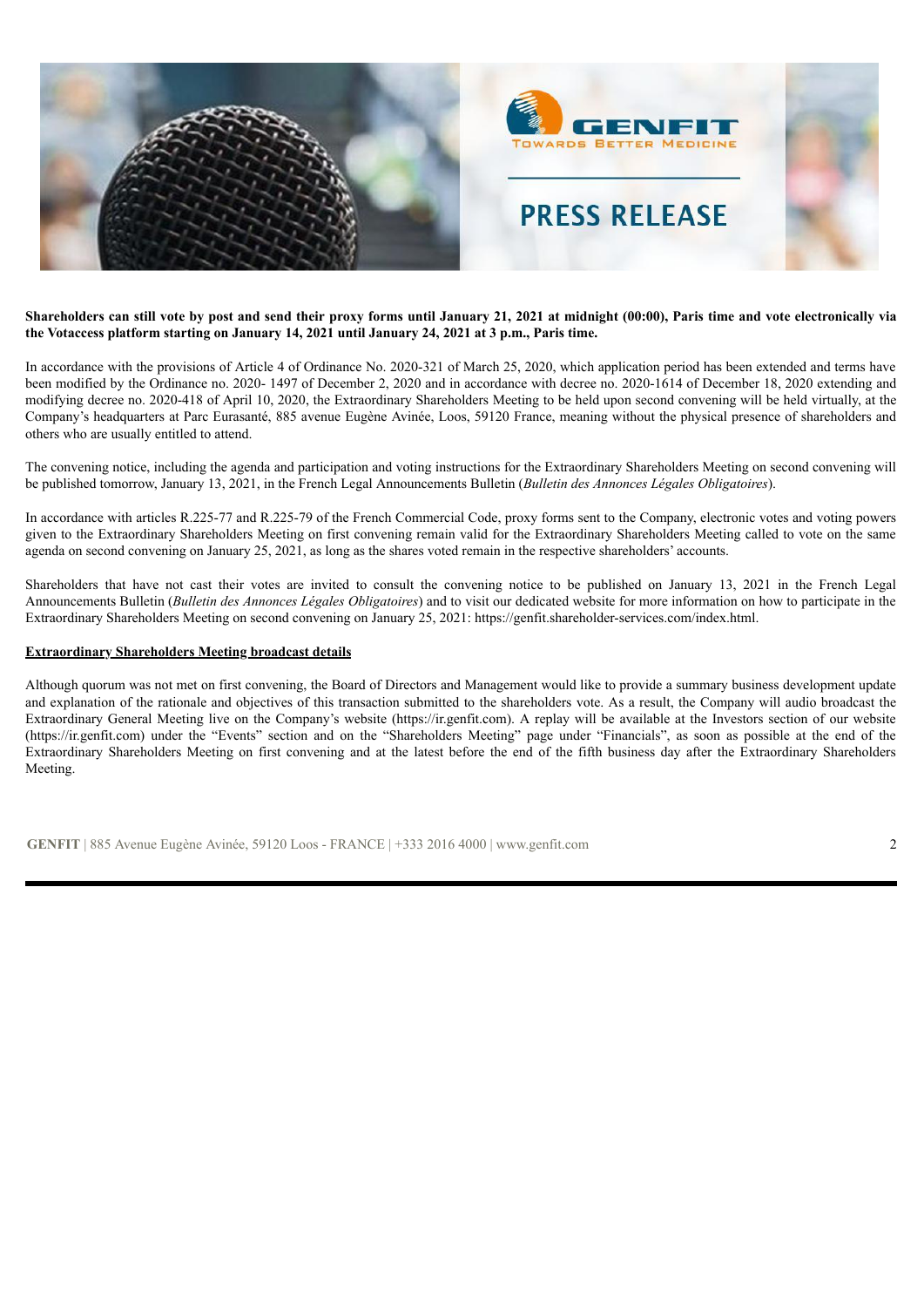

The French live broadcast will be accessible by calling +212 999 6659 (toll-free U.S.), +33 (0) 1 7037 7166 (France) or +44 (0) 33 0551 0200 (UK) five minutes prior to the start time (Password: Genfit).

#### **ABOUT GENFIT**

GENFIT is a late-stage biopharmaceutical company dedicated to improving the lives of patients with cholestatic and metabolic chronic liver diseases. GENFIT is a pioneer in the field of nuclear receptor-based drug discovery, with a rich history and strong scientific heritage spanning more than two decades. GENFIT is currently enrolling in ELATIVE™, a Phase 3 clinical trial evaluating elafibranor in patients with Primary Biliary Cholangitis (PBC). As part of GENFIT's comprehensive approach to clinical management of patients with liver disease, the Company is also developing NIS4™, a new, noninvasive blood-based diagnostic technology which could enable easier identification of patients with at-risk NASH. NIS4™ technology has been licensed to LabCorp in the U.S. and Canada for the development and commercialization of a blood-based molecular diagnostic test powered by NIS4™ technology. GENFIT has facilities in Lille and Paris, France, and Cambridge, MA, USA. GENFIT is a publicly traded company listed on the Nasdaq Global Select Market and on compartment B of Euronext's regulated market in Paris (Nasdaq and Euronext: GNFT). www.genfit.com

## **FORWARD LOOKING STATEMENTS**

This press release contains certain forward-looking statements with respect to GENFIT, including those within the meaning of the Private Securities Litigation Reform Act of 1995, with respect to GENFIT, including statements regarding meeting the quorum requirements for second convening of the Extraordinary Shareholders Meeting, the results of the voting at the Extraordinary Shareholders Meeting and the Bondholders Meeting, as well as the potential to monetize the PBC program. The use of certain words, including "consider", "contemplate", "think", "aim", "expect", "understand", "should", "aspire", "estimate", "believe", "wish", "may", "could", "allow", "seek", "encourage" or "have confidence" or (as the case may be) the negative forms of such terms or any other variant of such terms or other terms similar to them in meaning is intended to identify forward-looking statements. Although the Company believes its projections are based on reasonable expectations and assumptions of the Company's management, these forward-looking statements are subject to numerous known and unknown risks and uncertainties, which could cause actual results to differ materially from those expressed in, or implied or projected by, the forward-looking statements.